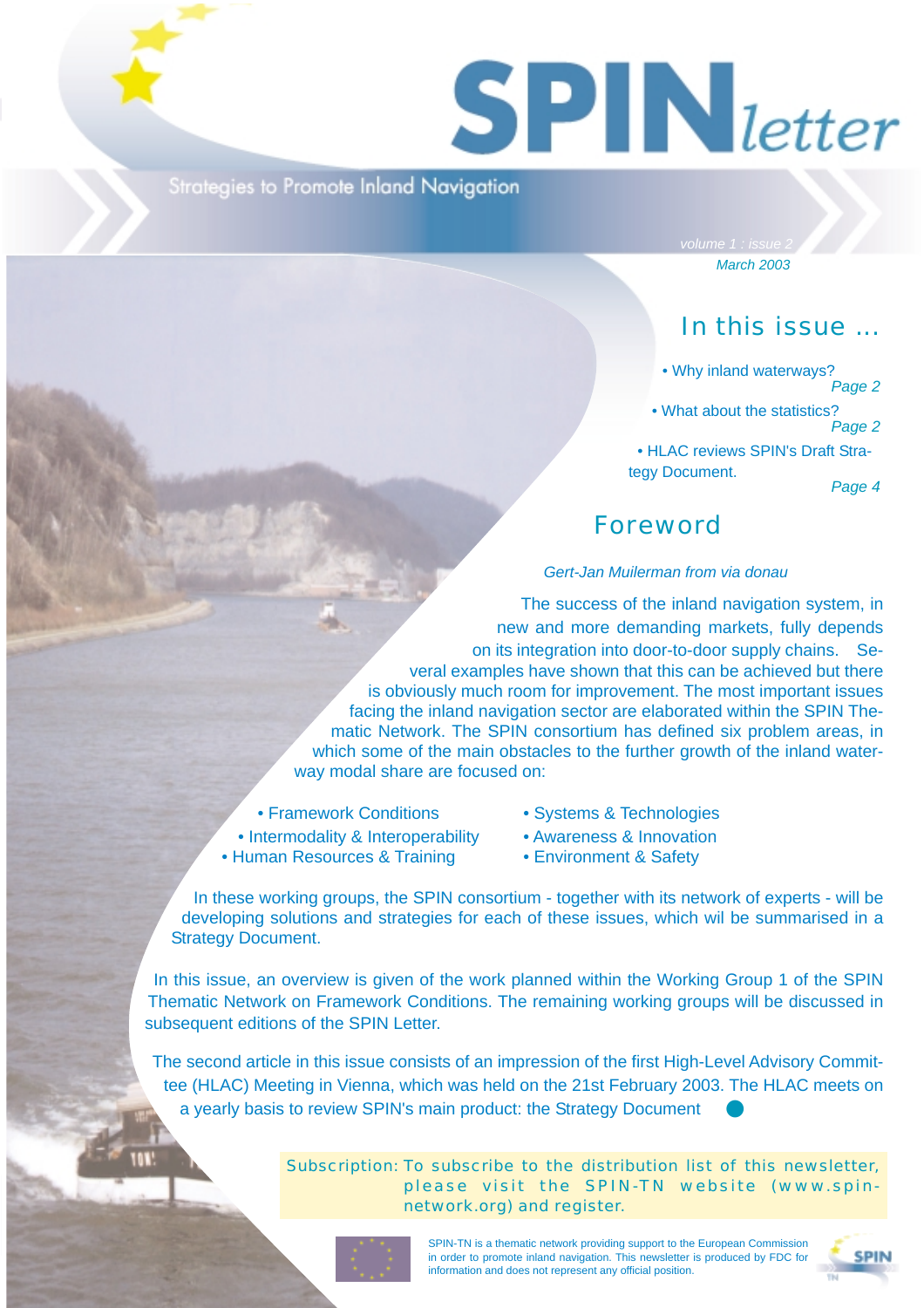

**SPIN**letter

### *Framework Conditions:-*

### WHY INLAND WATERWAYS.

For some years Europe has experienced ever-increasing congestion on its roads. At one time the answer was to expand the road infrastructure, but more recently pressure groups, the public and politicians have looked for other alternatives. The European Parliament, Commission and Member State administration have been promoting the better use of Inland waterways and short sea shipping as an intrinsic part of a future freight transport strategy. The Project SPIN among other work will:-

and promote dissemination and application of statistics.

Inland waterways have been underused for years. They penetrate deep into the hinterland connecting major sea-ports with major cities, provide for easy linking to rail and road infrastructures required for transhipments, and even provide corridors from and to many other European countries. To extend the use of inland waterways corridors, with an eventual aim to optimise its capacity and efficiency, first, existing and future



• develop proposals and promote cross-border infrastructure projects, strategic port development concepts as well as innovative and more efficient infrastructure maintenance concepts.

• enhance dissemination and application of statistics

• make available existing market studies

• develop proposals to promote the further development of market studies to result in the development of guidelines bottle-necks have to be removed and their cause avoided. Within this work area, SPIN addresses the statistics that are important for policy decisions and decision makers, providing them with vital information aspects of the inland waterways transport market and users of the infrastructure.

### WHAT ABOUT THE STATISTICS

There is already a significant amount of data provided by EUROSTAT,

member state national bureaus of statistics, international organisations like Danube Commission and ECE but also by private organisations like FEPI, IVR, etc.

Available sources provide detailed information on infrastructure, fleets, terminals, time series of transport volume and transport performance. In addition, a number of DG-TREN studies and activities, like the "TEN-Tobservatory", the concerted action on short sea shipping, national studies and FP4-projects like SHIFTING CARGO, EUDET, ALSO DANUBE and other European projects, carried out in INTERREG or PHARE, have provided destination-origin matrices. Some of them cover not only countries but also regions and different categories for goods. Several of these studies include mid-term and long-term transport forecasts.

Therefore, the working group will not put efforts into the collection of its own statistics or IWT-forecasts. It will use already existing statistics sources plus those that will be available during the course of SPIN and applicable for the different user groups. The philosophy behind this approach is that statistics are an important basis for decisions on infrastructure investment, new transport services and for public relations. The working group will contribute to enhanced dissemination and application of statistics.

The SPIN-information service will demonstrate the advantages of multimedia based statistical information, with the help of a small pilot project aiming to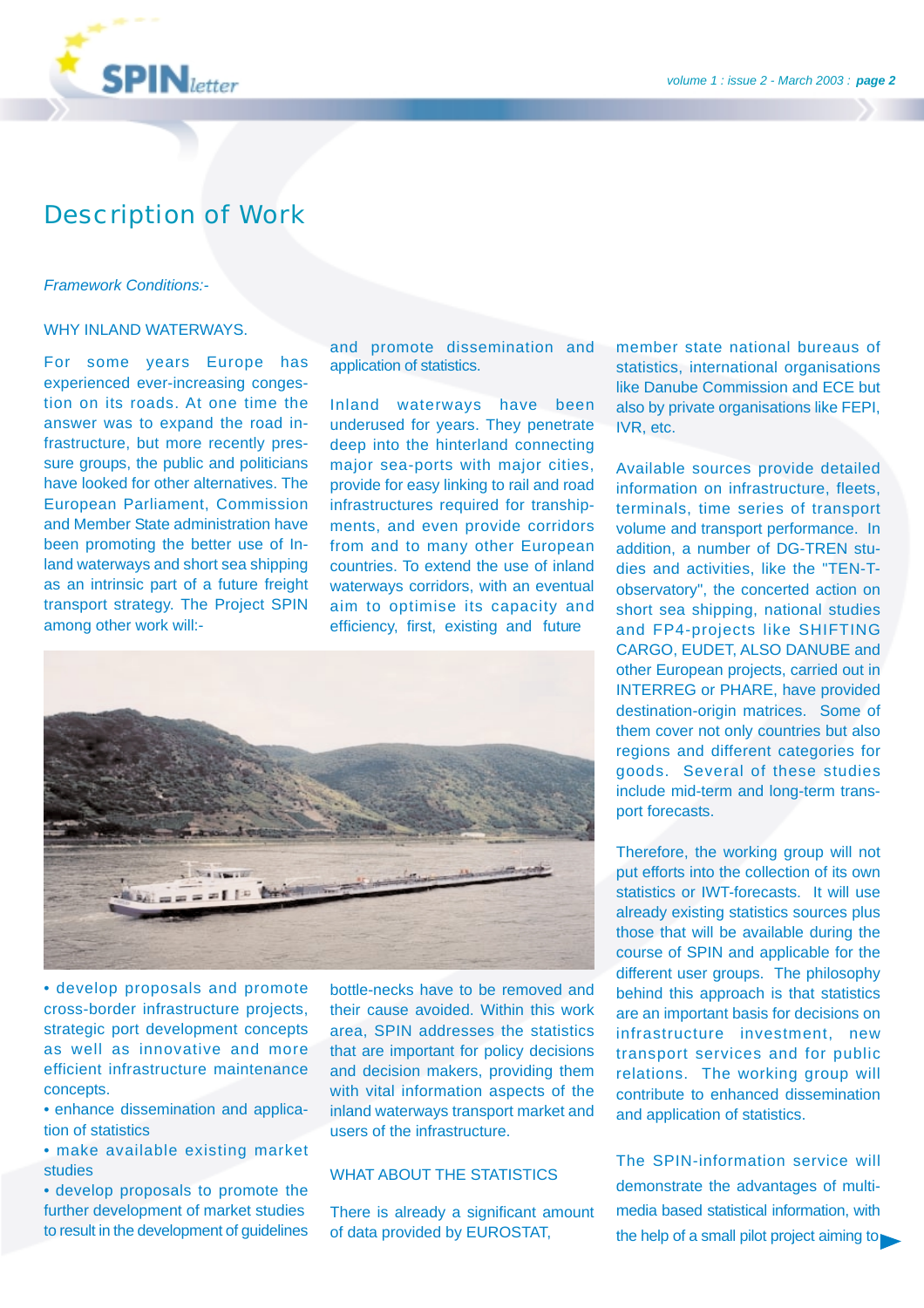induce similar applications by authorities or IWT-organisations, which will improve the understanding and the availability of facts and figures on Inland Navigation. The "European Inland Waterways Observatory", set up in June 2000, will be used for collation of information on the inland navigation transports markets. In addition, the working group will try to make available existing market studies on Inland Navigation for its members and promote the further development of those studies for specific waterways. Special attention will be put on the compilation and dissemination of statistics on differences in external costs between the transport modes, in order to demonstrate the benefits of Inland Navigation and the disproportion in costs compared to road and rail.

**SPIN**letter

A small group of experts from the working group will produce a first working paper basing their work on initiatives European and national projects of European relevance. The working paper will describe the current status with regard to the following issues and provide recommendations for improvement. The issues addressed are as follows:-

- existing material on infrastructure bottlenecks
- inventory of the most important statistics regarding Inland Navigation
- Identification and provision of links to these sources
- compilation of existing statistics to useroriented information sets
- Integration of sources and compiled statistics into the SPIN-information services
- Identification of shortcomings
- Co-ordination with the Short Sea Shipping project REALISE.

Statistics will be sourced from:-

- EUROSTAT (traffic data, transport data)
- Statistical yearbooks
- IVR databank (statistics on the Rhine fleet)
- Binnenschiffahrt in Zahlen (vessels, transport data for the Rhine member states, for Danube member states)
- Verein fuer Binnenschiffahrt und Wasserstrassen (Association for Inland Navigation and Waterways in Europe, various data related to the matter)
- Danube Commission Yearbooks (ships, transport data for Danube river)
- 
- Modern river sea traders (register and

technical data on European river-sea vessels)

- Statistics produced by national waterway agencies.
- Statistics produced by European projects and studies.

Finally, a Draft Position Paper will be presented to the high-level advisory committee, as well as to a broad forum of the stakeholders and experts. The programme of these strategy finalisation workshops is concentrated on generating comments and approval for the strategic policy recommendations formulated in the position paper. As a result of the strategy finalisation event, the position paper will be finalised and presented to the European Commission.

❶

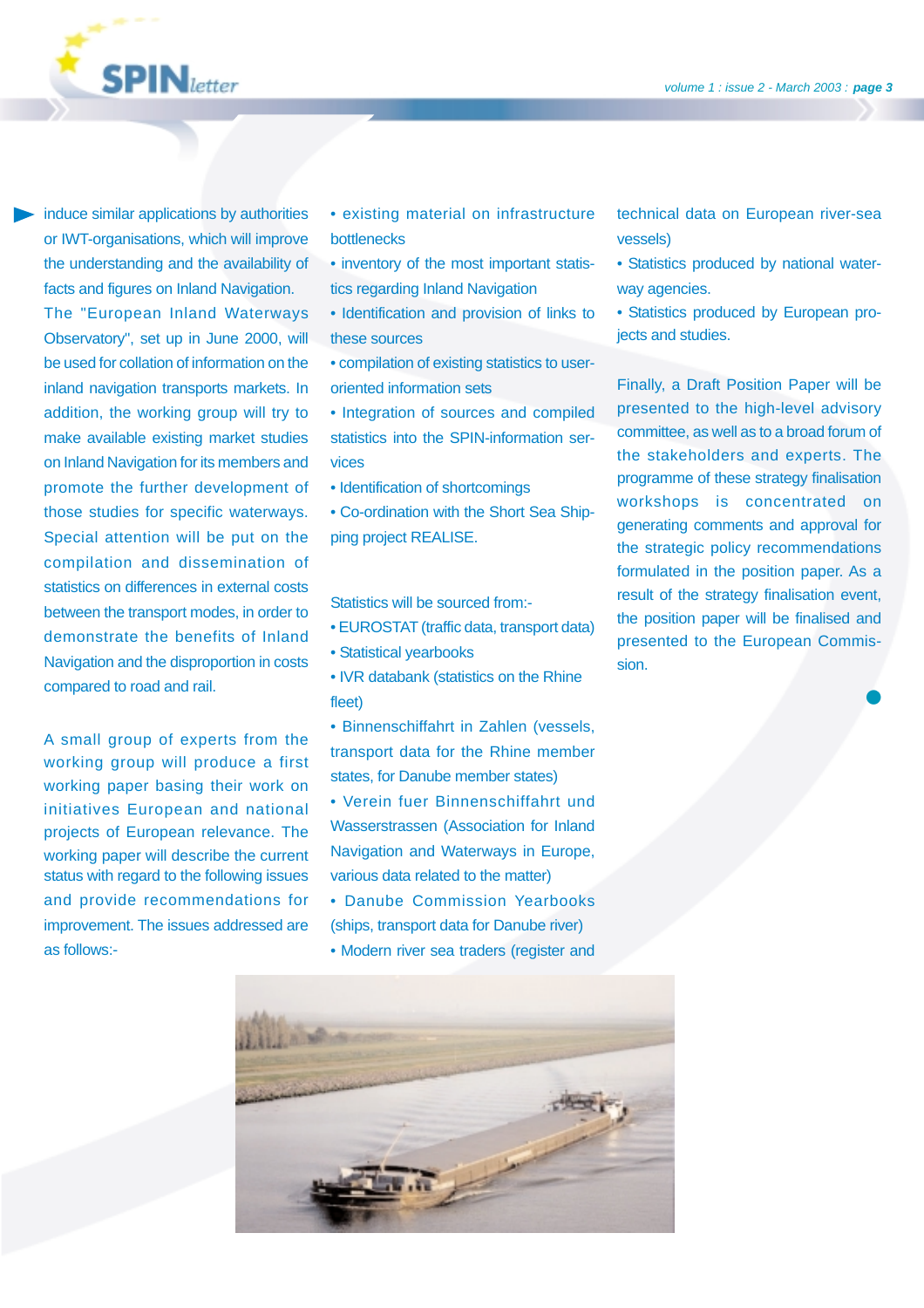

## HLAC reviews SPIN's Draft Strategy Document

*High-Level Advisory Group Meeting in Vienna on 21st February 2003:-*

On Friday the 21st February 2003 the High-Level Advisory Committee (HLAC) of the SPIN Thematic Network met in Vienna. This was the first of a yearly recurring event during which one of SPIN-TN's main "products" - the Draft Strategy Document - is discussed. Based on the work completed so far, the Draft Strategy Document Version 1.0 summarises 18 recommendations for policy directions varying from the removal of infrastructural bottlenecks, the establishment of a coordinated public relations programme, to the harmonisation of traffic and transport management information services.

The HLAC consists of representatives of the European Commission, Member States and those pre-accession States to the European Union, that have significant Inland Waterway Transport infrastructure, as well as European organisations from the IWT-sector

Mr Reinhard Vorderwinkler of the Austrian Ministry of Transport, Innovation and Technology accepted the role, as host nation, to chair the HLAC for the day. Under his lead, the present participants from the Member States (Austria, Belgium, Germany, Hungary, The Netherlands, Romania, Slovakia) and professional organisations (EBU and ESO) provided their feedback to the 18 policy recommendations that had been summa-



involved in relevant EC initiatives on Inland Navigation. The HLAC guides the strategy development and supports the acceptance and implementation of results.

During the morning programme, the background of SPIN-TN was presented by the consortium. Richard Idiens of FDC presented the organisation of SPIN-TN and its general purpose to draft a strategy document on ways of promoting Inland Navigation in Europe. Manfred Seitz of via donau introduced the details of the SPIN Thematic Network and its working groups. The expected results of the various working groups established in the thematic network are summarised in the Strategy Document. This document highlights the main issues at stake and guides the way towards future initiatives to promote the development of the European inland waterway system.

The afternoon session consisted of a workshop to discuss the strategy directions drafted in the Strategy Document.



rised in the Draft Strategy Document.

From the general discussion it could be noted that SPIN-TN had made a good start, with most of the important issues being addressed. The results were considered to be very much in line with current policy making. However, it was noted that decision makers need to know what the benefits of the proposed actions are, who receives the benefits and who is going to pay and at what cost before they take action. Therefore, the further specification of the strategy - defining responsible actors - will be elaborated as planned in future versions of the Strategy Document. This specification will be based on inputs from member experts, who will write specific positioning papers on the various issues.

The afternoon session included lively discussions on the (intentionally provocative) 18 strategy directions. Numerous flipcharts were drawn during the workshop, which produced valuable and practical guidelines for SPIN-TN's planned activities. The discussions resulted in a great deal of agreement on the desired future state of inland navigation in Europe, as well as on the main strategy directions to be pursued and elaborated. During 2003 the Strategy Document will be updated according to the recommendations of the HLAC and the inputs from selected network members and experts. The next HLAC meeting is scheduled for February/March 2004.

❶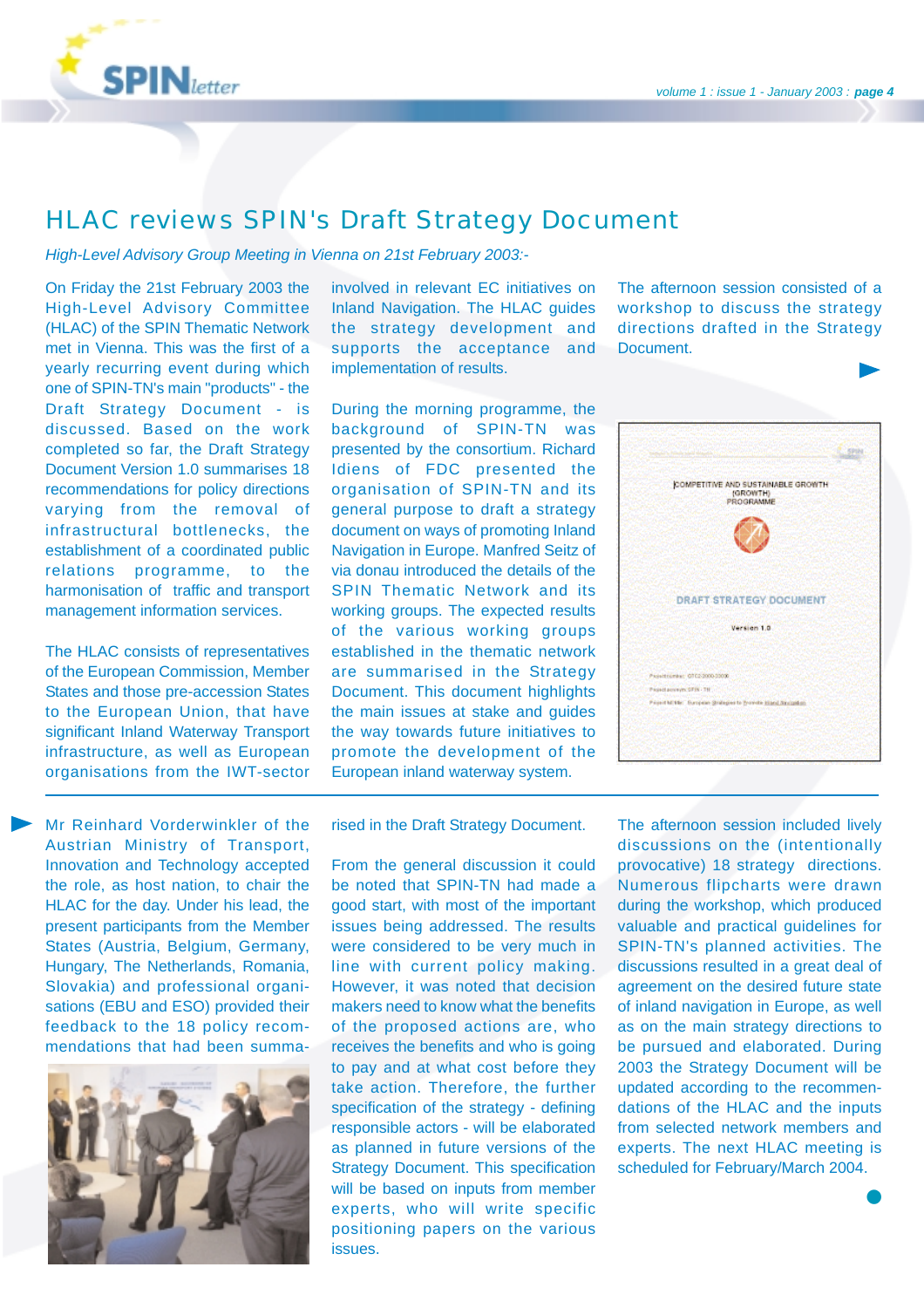

# **Contacts**

### *For further information, please contact:-*

| First name                                        | <b>Name</b>                                                          | Organisation                                        | F-mail                                                                                                             |
|---------------------------------------------------|----------------------------------------------------------------------|-----------------------------------------------------|--------------------------------------------------------------------------------------------------------------------|
| <b>Richard</b><br>Gert-Jan<br><b>Hilde</b><br>Cas | <b>IDIENS</b><br><b>MUILERMAN</b><br><b>BOLLEN</b><br><b>WILLEMS</b> | <b>FDC</b><br>via donau<br><b>PBV</b><br><b>AVV</b> | richard.idiens@fdc.fr<br>muilerman@via-donau.org<br>hildebollen@binnenvaart.be<br>c.p.m.willems@avv.rws.minvenw.nl |
| <b>Branislav</b>                                  | <b>ZIGIC</b>                                                         | <b>VBD</b>                                          | zigic@vbd.uni-duisburg.de                                                                                          |

# Abbreviation/acronyms list

| <b>AVV</b>      | Adviesdienst Verkeer en Vervoer (Transport Research Centre for the Ministry of<br>Transport, Public Works and Water Management in the Netherlands)                                             |  |  |
|-----------------|------------------------------------------------------------------------------------------------------------------------------------------------------------------------------------------------|--|--|
| <b>DG-TREN</b>  | Directorate-General for Energy and Transport                                                                                                                                                   |  |  |
| EC              | <b>European Commission</b>                                                                                                                                                                     |  |  |
| <b>EUDET</b>    | Evaluation of the Danube Waterway as a Key European Transport Resource, a<br>project under the Fourth Framework Programme for RTD-Inland Navigation of the<br><b>European Commission</b>       |  |  |
| <b>FDC</b>      | <b>France Développement Conseil</b>                                                                                                                                                            |  |  |
| <b>FEPI</b>     | Fédération Européenne de Ports Intérieurs (European Federation of Inland Ports)                                                                                                                |  |  |
| FP4             | 4th Framework Programme                                                                                                                                                                        |  |  |
| <b>INTERREG</b> | Programme of the European Commission to support and finance international<br>regional cooperation projects in order to achieve balanced regional development                                   |  |  |
| <b>IVR</b>      | International Association for the Representation of the mutual interests of the inland<br>shipping and the insurance and for keeping the register of inland vessels in Europe                  |  |  |
| <b>IWT</b>      | <b>Inland Waterway Transport</b>                                                                                                                                                               |  |  |
| <b>PBV</b>      | Promotie Binnenvaart Vlaanderen VZW (Inland shipping promotion Flanders)                                                                                                                       |  |  |
| <b>SPIN</b>     | <b>Strategies to Promote Inland Navigation</b>                                                                                                                                                 |  |  |
| <b>SPIN-TN</b>  | <b>SPIN Thematic Network</b>                                                                                                                                                                   |  |  |
| <b>UN/ECE</b>   | <b>United Nations Economic Commission for Europe</b>                                                                                                                                           |  |  |
| <b>VBD</b>      | Europäisches Entwicklungszentrum für Binnen- und Küstenschiffahrt e.V. Duisburg<br>(European development centre for inland and coastal navigation)                                             |  |  |
| via donau       | Donau Transport Entwicklungsgesellschaft mbH für Telematik und Donauschifffahrt-<br>via donau (Development Agency of the Austrian Federal Ministry of Transport,<br>Innovation and Technology) |  |  |